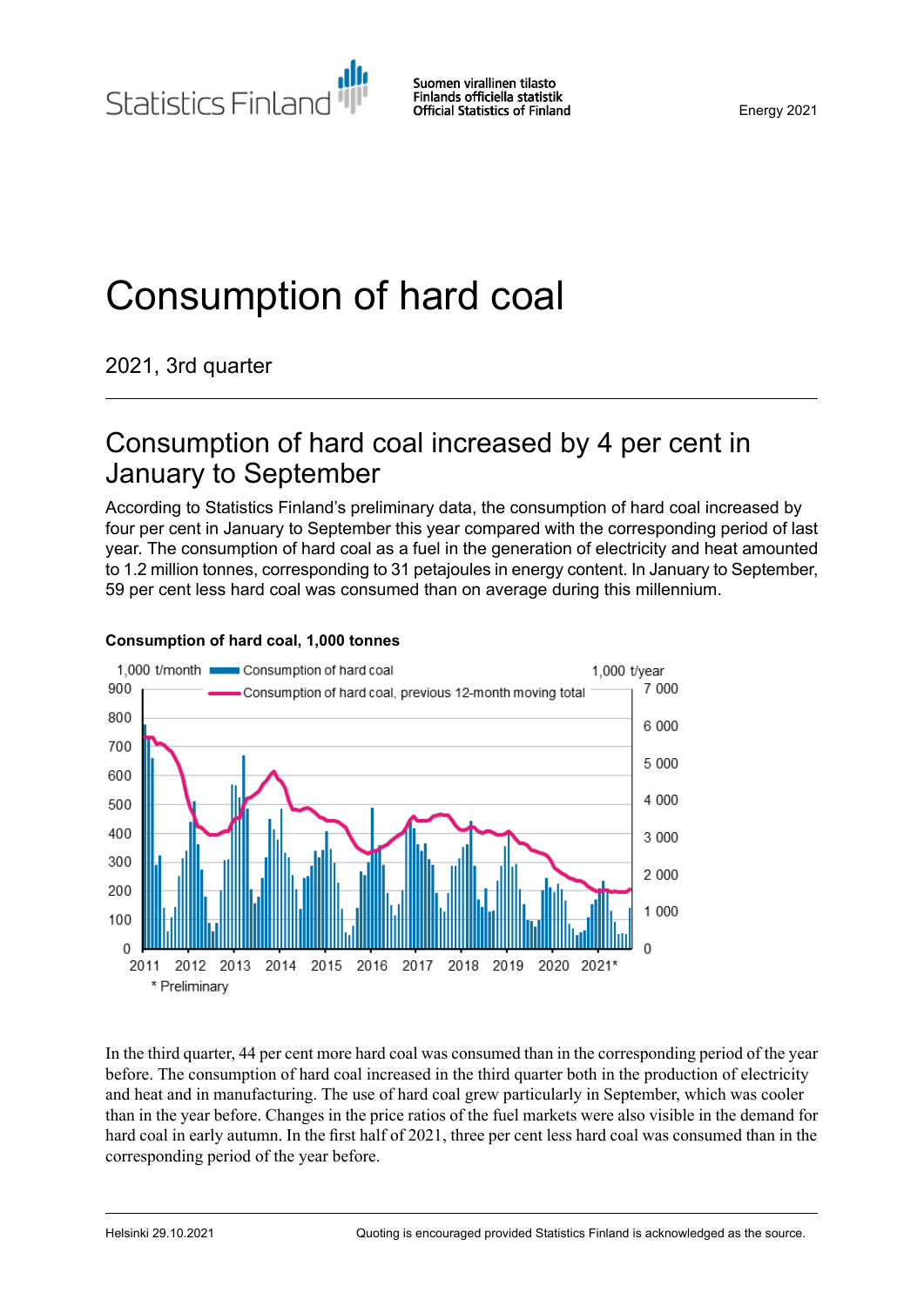Energy consumption in Finland typically fluctuates seasonally. Some of the fluctuation in the consumption of hard coal is also explained by the natural variation in the need for electricity and heat between the summer and winter seasons. The difference between individual statistical reference years can be explained by variations in the demand for heating energy caused by the weather. However, a declining trend can be detected in the consumption of hard coal for several years. The use of fossil fuels has been replaced by renewable energy. The decrease in the consumption of coal is affected by the ban on the use of coal for energy, which will enter into force in 2029.

At the end of September, the stocks of coal amounted to 1.6 million tonnes. Compared with one year back, the stocks were 23 per cent lower.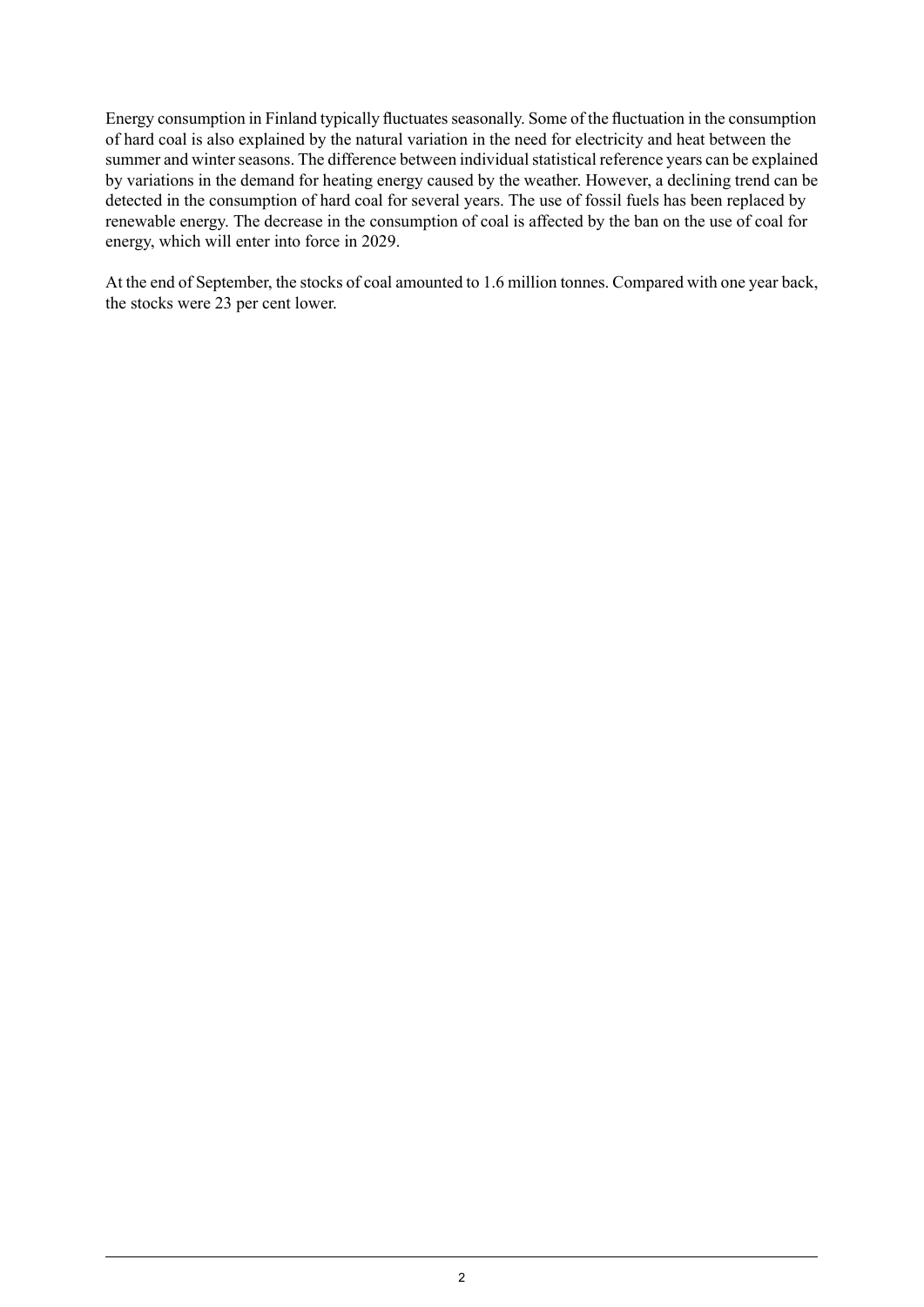### Contents

### **Tables**

#### **Appendix tables**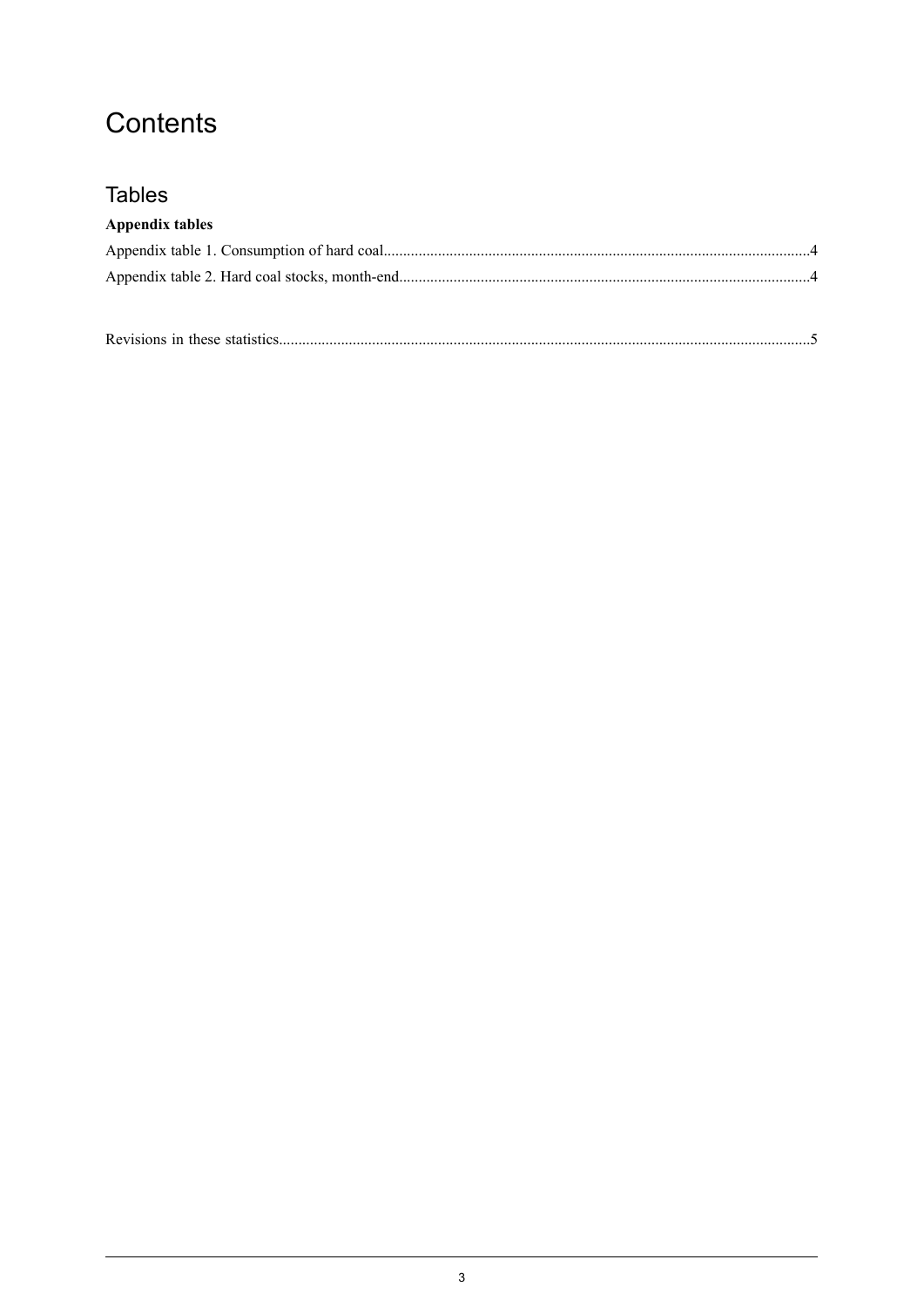## Appendix tables

#### <span id="page-3-0"></span>**Appendix table 1. Consumption of hard coal**

| Period                       | 2020  | 2021*                                     | Annual change % |  |
|------------------------------|-------|-------------------------------------------|-----------------|--|
|                              |       | Quantity $(1,000 t)$ Quantity $(1,000 t)$ |                 |  |
| January                      | 198   | 210                                       | 6               |  |
| February                     | 225   | 235                                       | $\overline{4}$  |  |
| March                        | 207   | 205                                       | $-1$            |  |
| April                        | 167   | 133                                       | $-20$           |  |
| May                          | 87    | 93                                        | 7               |  |
| June                         | 69    | 50                                        | $-28$           |  |
| July                         | 48    | 53                                        | 11              |  |
| August                       | 56    | 51                                        | $-10$           |  |
| September                    | 65    | 140                                       | 115             |  |
| October                      | 108   |                                           |                 |  |
| November                     | 153   |                                           |                 |  |
| December                     | 172   |                                           |                 |  |
| YEAR TOTAL                   | 1,555 |                                           |                 |  |
| Q <sub>1</sub>               | 630   | 649                                       | 3               |  |
| Q <sub>2</sub>               | 323   | 276                                       | $-15$           |  |
| Q3                           | 169   | 244                                       | 44              |  |
| Q4                           | 433   |                                           |                 |  |
| January-March cumulative     | 630   | 649                                       | 3               |  |
| January-June cumulative      | 954   | 925                                       | $-3$            |  |
| January-September cumulative | 1,122 | 1,169                                     | 4               |  |
| January-December cumulative  | 1,555 |                                           |                 |  |

<span id="page-3-1"></span>1) \*preliminary

#### **Appendix table 2. Hard coal stocks, month-end**

| Period    | 2020                                      | 2021  | Annual change % |  |
|-----------|-------------------------------------------|-------|-----------------|--|
|           | Quantity $(1,000 t)$ Quantity $(1,000 t)$ |       |                 |  |
| January   | 2,190                                     | 1,986 | -9              |  |
| February  | 2,042                                     | 1,798 | -12             |  |
| March     | 1,903                                     | 1,708 | -10             |  |
| April     | 1,864                                     | 1,613 | -14             |  |
| May       | 1,849                                     | 1,551 | $-16$           |  |
| June      | 1,879                                     | 1,610 | -14             |  |
| July      | 1,954                                     | 1,594 | $-18$           |  |
| August    | 2,013                                     | 1,620 | $-20$           |  |
| September | 2,026                                     | 1,566 | $-23$           |  |
| October   | 2,075                                     |       |                 |  |
| November  | 2,042                                     |       |                 |  |
| December  | 1,984                                     |       |                 |  |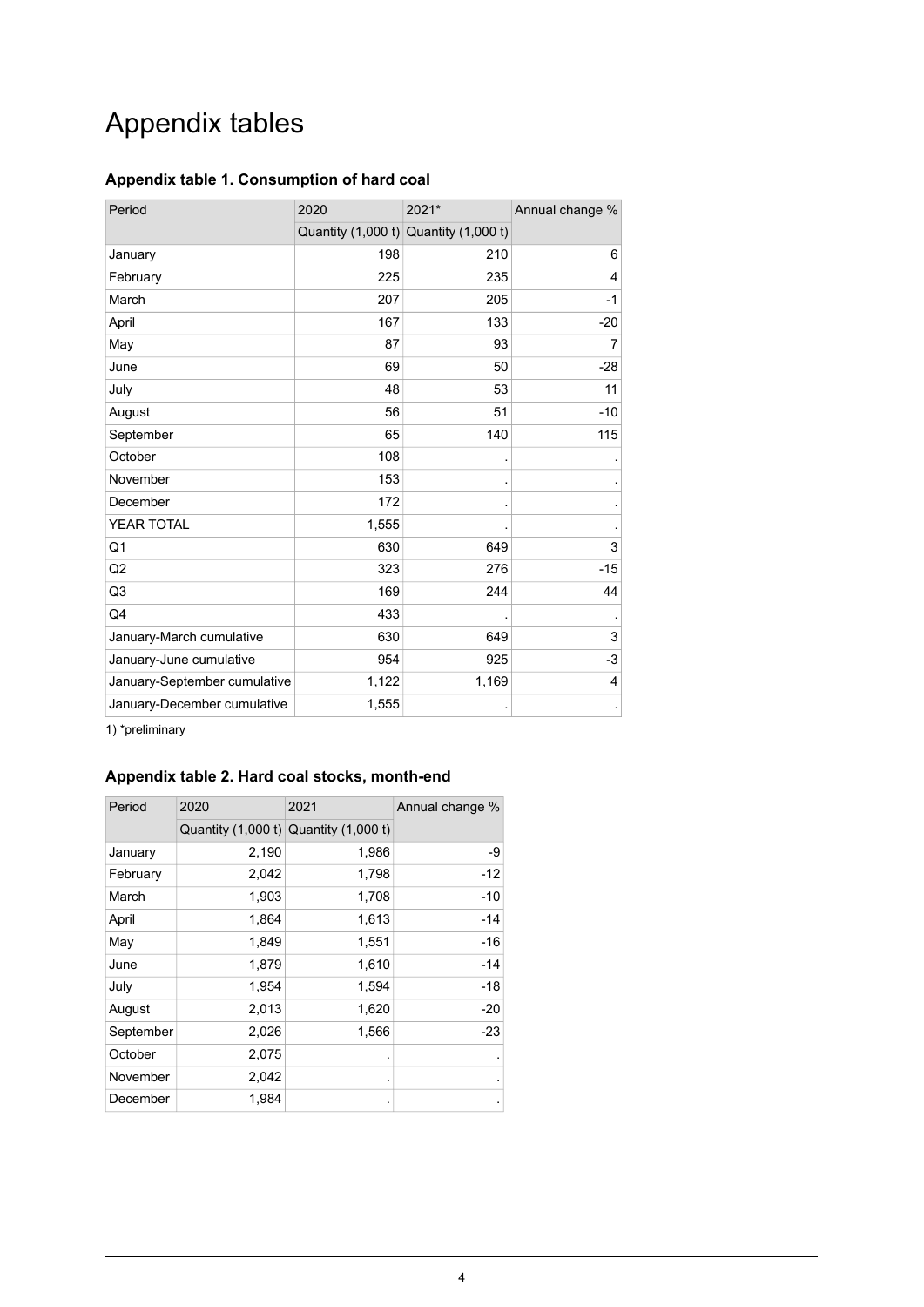### <span id="page-4-0"></span>Revisions in these statistics

The data of the statistics have become revised according to the table below. For more information about data revisions, see Section 3 of the quality description (only in Finnish).

| Revisions to data on annual changes in consumption of naru coar |                |                                                      |    |  |  |  |  |  |
|-----------------------------------------------------------------|----------------|------------------------------------------------------|----|--|--|--|--|--|
| Consumption of hard coal and quarter Annual change (%)          |                | Revision (%-point)                                   |    |  |  |  |  |  |
|                                                                 |                | 1st release (%) Latest release 29th October 2021 (%) |    |  |  |  |  |  |
| I-IV/2020                                                       | $-35$          | $-35$                                                | 0  |  |  |  |  |  |
| 1/2020                                                          | $-36$          | -36                                                  | 0  |  |  |  |  |  |
| <b>II/2020</b>                                                  | $-29$          | $-30$                                                | -1 |  |  |  |  |  |
| <b>III/2020</b>                                                 | $-35$          | $-38$                                                | -3 |  |  |  |  |  |
| IV/2020                                                         | $-35$          | $-35$                                                | 0  |  |  |  |  |  |
| 1/2021                                                          | $\mathfrak{p}$ | 3                                                    | 1  |  |  |  |  |  |
| <b>II/2021</b>                                                  | $-15$          | $-15$                                                | 0  |  |  |  |  |  |
| <b>III/2021</b>                                                 |                | 44                                                   |    |  |  |  |  |  |

### **Revisions to data on annual changes in consumption of hard coal**1)

1) The revisions describe the difference between the annual change percentages of the latest and first releases in percentages. The first release refers to the time when preliminary data for the statistical reference quarter in question were released for the first time.